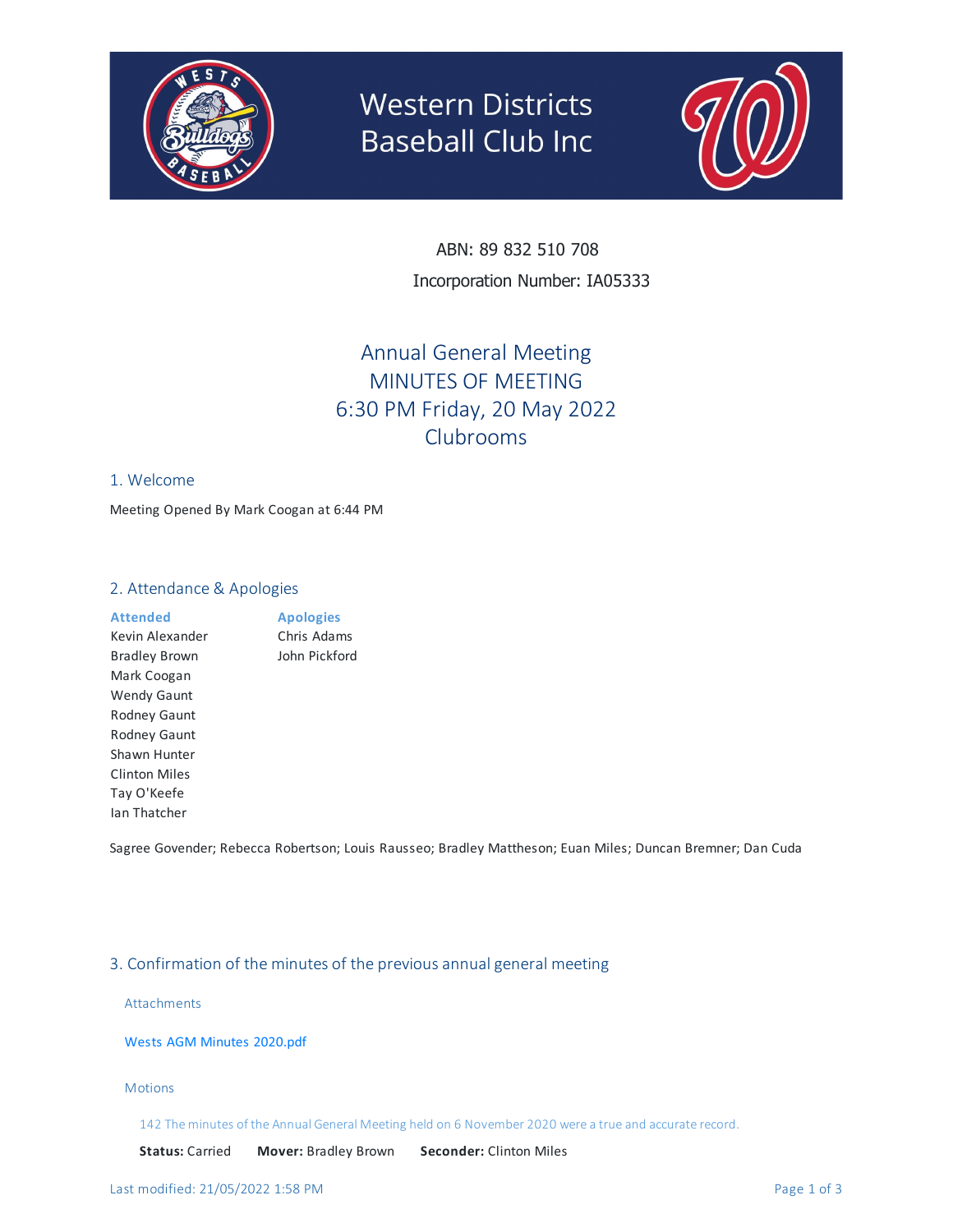# 4. Business arising from the minutes of the previous annual general meeting

There was no business arising from the minutes of the previous annual general meeting

# 5. Adopting Financial Reports

Discussion around having fit out of dug outs as well as nets/ wire re done- approx \$40k for dug outs

Discussion around having social membership available

#### Attachments

WDBC Financial Report year ending [December](https://app.processpa.com/documents/58227) 2021.pdf

#### Motions

#### 143 Adopt the tabled report

The 2021 Financial Report as submitted was approved

**Status:** Carried **Mover:** Wendy Gaunt **Seconder:** Ian Thatcher

# 6.Election of Committee

- 1. 1.1. Vote of thanks to outgoing Executive
	- 1.2. Rod and Mark both thanked immediately past and current committee members
- 2. 2.1. Committee election for the positions of:-

#### **COMMITTEE MEMBERS**

- President Mark Coogan
- Vice President VACANT
- Secretary **Kevin Alexander**
- Treasurer Wendy Gaunt
- Committee Sponsorship VACANT
- Committee Governance Clinton Miles
- Committee Communications Ian Thatcher
- Committee Women VACANT
- Committee Special Projects Rodney Gaunt
- Committee Bradley Brown
- Committee Shawn Hunter
- Committee Bec Robertson
- Committee Tay O'Keefe
- Committee Bradley Matheson
- Committee Sagree Govender
- Committee Euan Miles

# 7. Appointment of the Auditor

Appointment of Club auditor as follows

Centenary Financial Group Pty Ltd

#### **Motions**